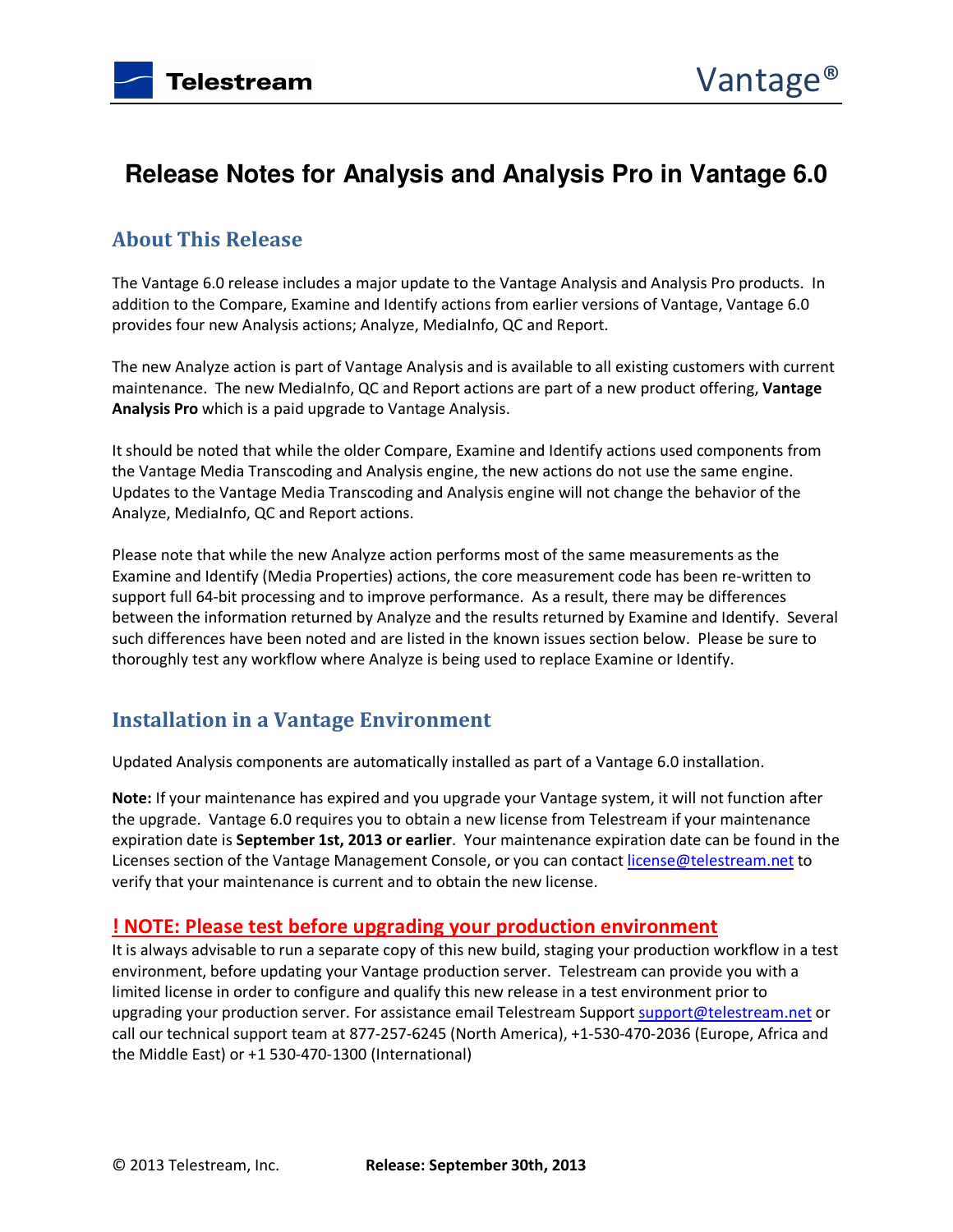### **New Features in this Release**

The following new Analysis features are available in the Vantage 6.0 release.

#### **Analyze Action**

The new Analyze action allows multiple analysis stages to be performed in a single action. This new action combines most Examine, Compare and Identify (Media Properties) capabilities into a single action to avoid having to read the same file multiple times. *Note: Slate Detection and Ancillary Data Detection are only available within Examine in this release.* 

#### **MediaInfo Integration**

The new MediaInfo action allows full MediaInfo parameters to be used for decision-making. This includes Dolby E detection and channel configuration analysis, and audio language tracks. The MediaInfo action can also create a report on the media asset providing a full list of available MediaInfo parameters in a variety of file types including PDF and Excel. *Note: This feature requires Analysis Pro.* 

#### **QC Action**

The new QC Action allows the specification of expected values, and will provide a pass or fail result. This combines most Examine and Identify (Media Properties) capabilities into a single evaluation step that will then generate a single pass/fail variable. The QC action can also create a report on the media asset indicating pass/fail state, and indicating which parameters (if any) did not meet the specified criteria, in a variety of file types including PDF and Excel. *Note: This feature requires Analysis Pro.* 

#### **Report Action**

The new report action generates a report of all variables that are utilized in the workflow, along with their value at the time of execution. The action can create a variety of report file types including PDF and Excel. *Note: This feature is included with the Reporting option, or with Analysis Pro.*

#### **Compare, Examine and Identify**

The following additions have been made to the functionality of Compare, Examine and Identify.

- Max Momentary and max Short Term Loudness measurements have been added to the Advanced Audio Analysis in Examine. *Note: These measurements are not yet included in the Analyze action.*
- The option to generate two separate SCC outputs, one for each field, is now available in the Ancillary Data Detection Filter.
- The black detection analysis filter in examine can now be configured to return drop-frame timecode.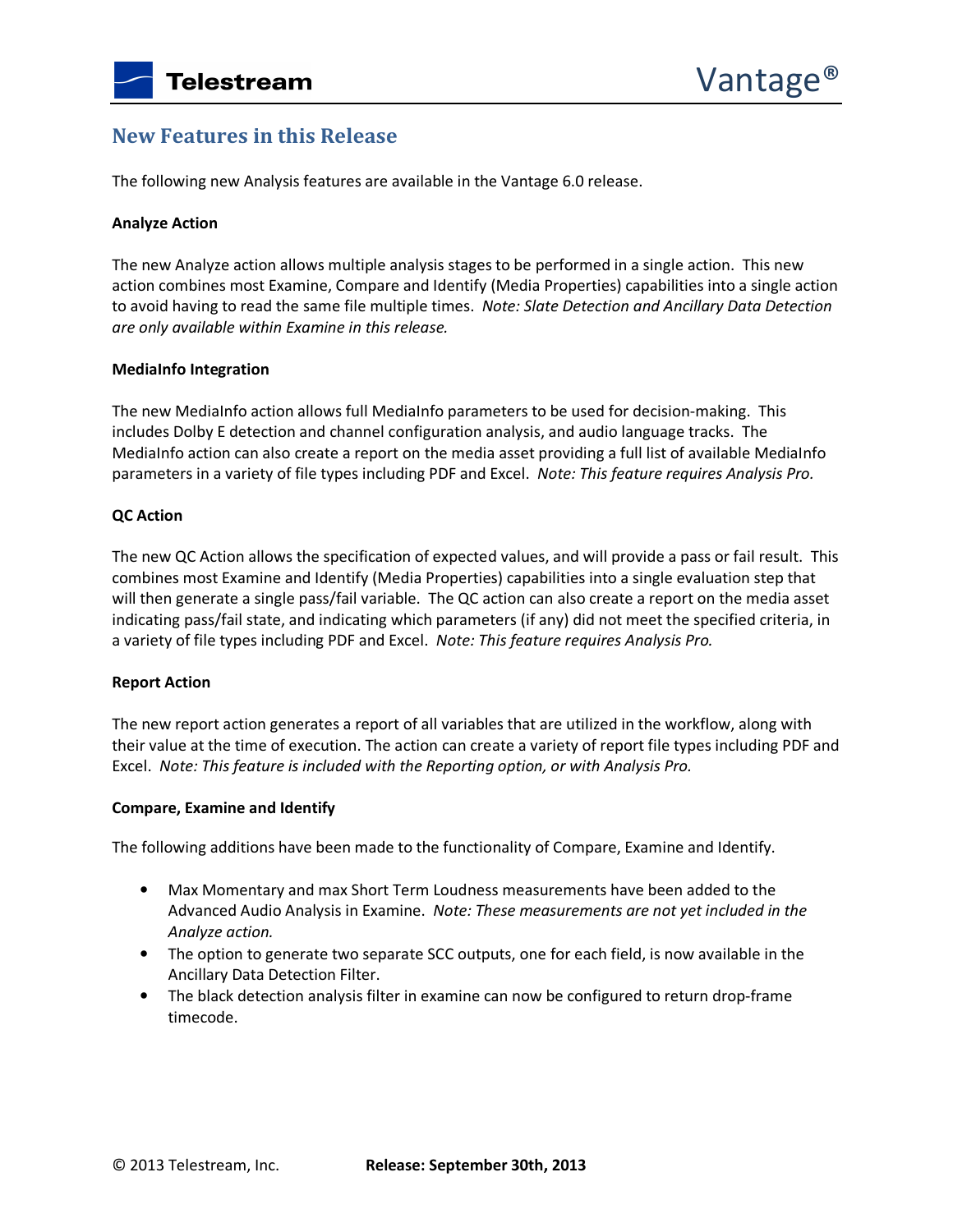### **Fixed in this Release**

The following reported issues with Compare, Examine and Identify have been verified as fixed in Vantage 6.0:

- TXC-4001: Examine Black Detection filter results are now correct with 2997fps sources
- TXC-3988: Black Detection now reports correct timecodes for source MXF files
- TXC-3930: Avid AVCI50 MOV files identifies correctly
- TXC-3828: Color Gamut Analysis now fixed for mpeg sources
- TXC-3727: Identify video bit rates have been fixed for Final Cut XDCAM sources
- TXC-3726: We can now identify profiles of ProRes422
- TXC-3639: AVCI50 identify codec correctly for TIFO and MOV sources
- TXC-3614: Ancillary Data Detection filter can now detect Drop/Non-drop Timecode
- TXC-3611: ANC Examine filter now correctly recognizes Drop-Frame Timecode
- TXC-3431: FCP HDV 1080p60 is now correctly reporting aspect ratio of 16x9
- TXC-3303: Ancillary Data Detection filter now detects proper timecode
- TXC-3057: Identify will now detect correct header information from QT XDCAM HD
- TXC-3020: Fixed Identify of QuickTime based XDCAM essence originating from FCP system
- TXC-2952: Identify no longer crashes on m2v source files
- TXC-2859: Added active segment for Examine "Interlacing detection"
- TXC-2827: Bit depth of 24 bit WAV files is now identified correctly
- TXC-2678: Added Option to generate two separate SCC outputs, one for each Field
- TXC-2661: Fixed issue examining some GXF HD files
- TXC-2486: FCP XDCAM files now Identify correct information for Video Codec
- TXC-2310: Identify now correctly detects the video bitrate of DNxHD MOV source files
- TXC-1481: Identify action can now be used on MPEG-2 Elementary DVD format

### **New Known Issues in this Release**

**IMPORTANT → GIR-7463** – The Analyze and QC actions will fall back to using the Flip decoder for certain file types, or if the "Force Flip Decoder" checkbox is checked. Actions using the Flip decoder will fail unless the file *VirtualDecoder64.ax* is registered manually. The error will report as "Reader (DirectShow) failed to read the input file". To correct this, please run the following command from the command line (you do not need to restart the Vantage services):

regsvr32 "C:\Program Files x86)\Telestream\Transcode\bin\VirtualDecoder64.ax"

The following issues have been reported for the new Analyze and QC actions:

- GIR-7557: Analyze Advanced Audio Measurement results do not match those generated by Examine
- GIR-7548: Setting Minimum audio sample rate for media properties causes QC action to fail
- GIR-7536: Analyze slower than Examine when using Level/Gamut and Macroblock analysis
- GIR-7526: Analyze & QC Curtain Detection: Aspect Ratio Detection results do not match results from Examine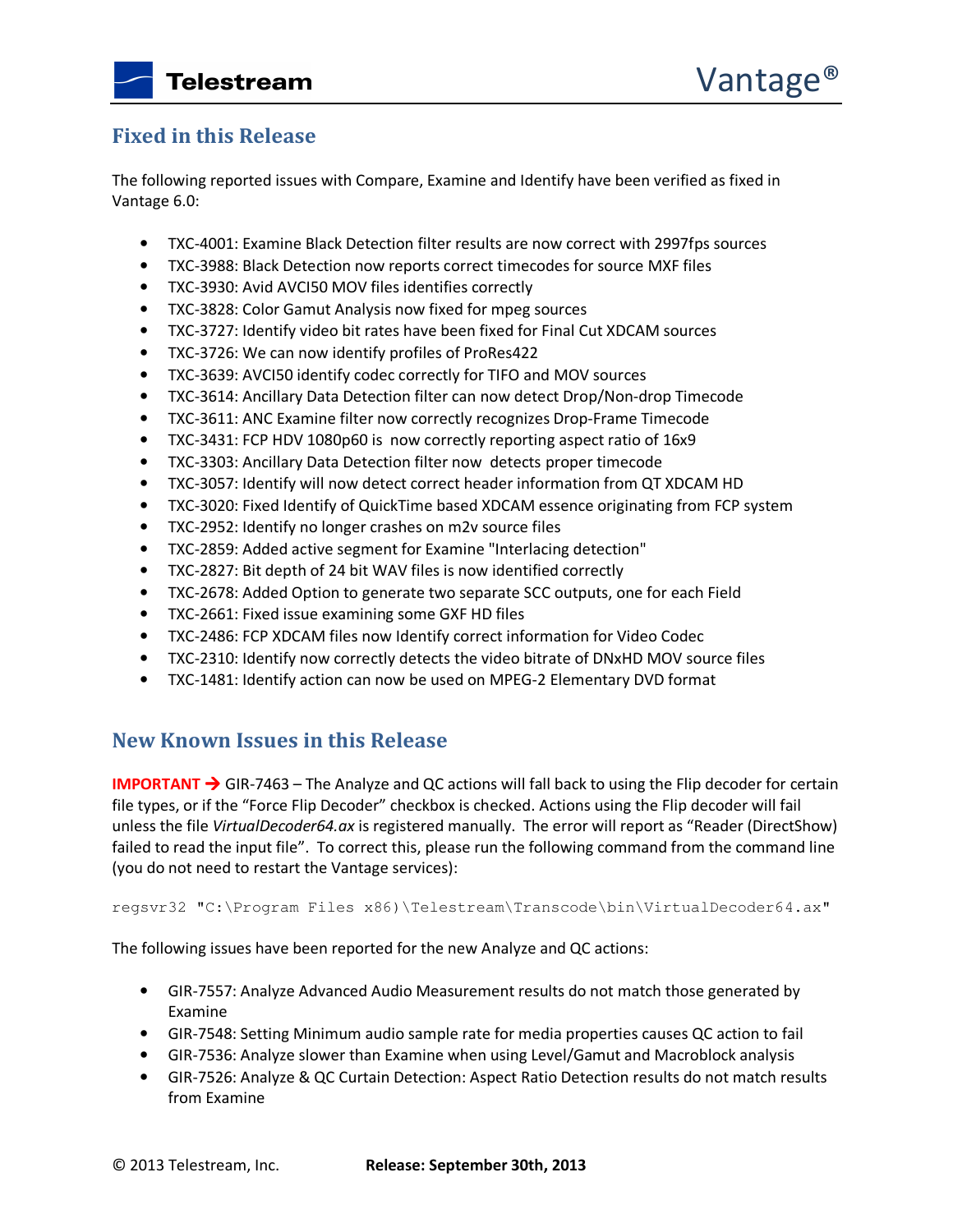**Telestream** 

- GIR-7523: Analyze Relative Gated Loudness provides different results to Examine. Please continue to use the Examine action for Relative Gated Loudness measurements.
- GIR-7512: Analyze PSNR Compare, Ignore margins setting is not working.
- GIR-7508: Analyze & QC Curtain/Letterbox Detection: Will not work if "Define behavior for media that contains multiple, differing curtained segments" is disabled
- GIR-7471: Analyze PSNR will not compare files where the frame rates do not match. The Compare action does allow this.
- GIR-6850: Add Analyze Black Detection does not allow users to force Drop / Non-Drop timecode generation. Please continue to use examine if this functionality is required.

The following new issues have been reported for Compare, Examine and Identify since the Vantage 5.0 Release:

- TXC-4329: Incorrect TimeCode in SMPTE 2052 file generated by Examine
- TXC-4203: Some Mpeg-2 PS source files won't Identify Video Codec correctly
- TXC-4143: Identify filters are not properly detecting audio media properties of Agility TIFO files
- TXC-4142: VANC examine filters are not detecting AFD or captions from Agility TIFO
- TXC-4133: Identify is reporting incorrect duration for PitchBlue source files
- TXC-4118: Examine doesn´t detect Omneon AFD from Vantage created files
- TXC-4087: RF64 wav files fail on Identify Action
- TXC-3964: Identify does not read XDCAM codec information
- TXC-3943: Black Detection will only return values for black segments in the first hour of content
- TXC-3922: Identify Aspect Ratio is incorrect on 16x9 AVI source file
- TXC-3668: Can't identify aspect ratio with SD TIFO files from Send to Playback
- TXC-3545: Identify doesn´t detect number of audio channels from MPEG-PS source
- TXC-3326: Identify does not find the correct frame rate of certain QT sources
- TXC-3291: Identify is detecting incorrect video codec for EVS DVCProHD
- TXC-3290: Identify is detecting video when video stream is not present (MXF encoder)
- TXC-3204: Cannot identify video bit rate on Apple MP4 H264 main profile or H264 Sony PSP outputs

# **Other Known Issues in this Release**

These are reported issues for Compare, Examine and Identify from the Vantage 5.0 release that have not been verified as fixed in Vantage 6.0

- TXC-2916: Can't identify AAC Audio in a Transport Stream
- TXC-2838: AFD Detected and AFD Value not reported when Examining Omneon sources
- TXC-2803: Identify action fails for video-only MPEG-2 Program Stream files
- TXC-2789: The Identify fails for MP4 sources with PCM or AC3 audio
- TXC-2838: AFD data is not detected for Omneon sources made in Vantage
- TXC-2738, TXC-2654: WMV Aspect Ratios are not correctly identified
- TXC-2827: Bit depth of 24-bit WAV sources is incorrectly identified